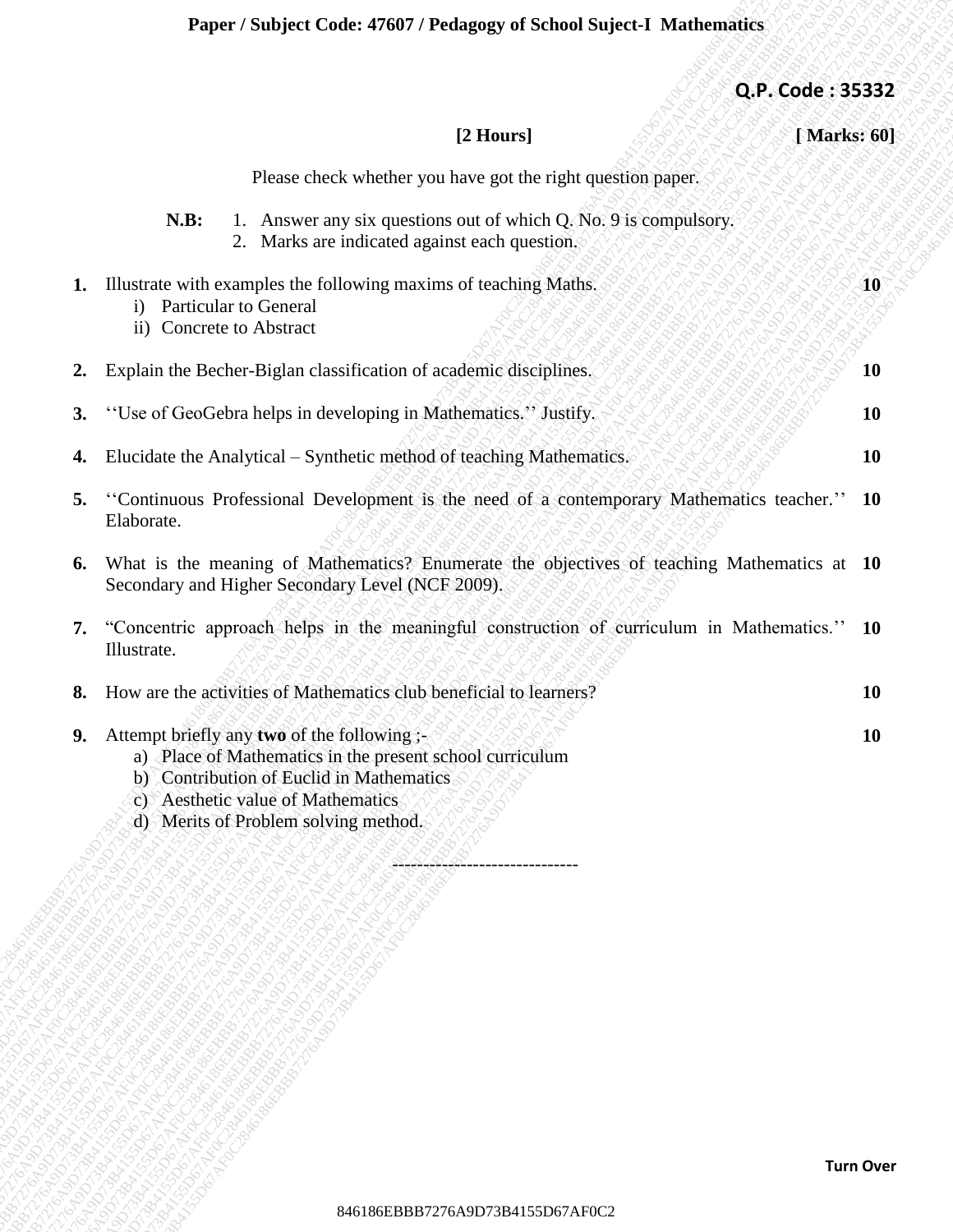## Q.P. Code: 35332

## २<br>(मराठी अनुवाद)

| १. गणित अध्यापनाची खालील सूत्रे सोदाहरण स्पष्ट करा.<br>(अ) विशिष्टाकडुन सामान्याकडे<br>(ब) मूर्ताकडून अमुर्ताकडे                                                                                     | १०           |
|------------------------------------------------------------------------------------------------------------------------------------------------------------------------------------------------------|--------------|
| २. बेचर बिगलनचे शैक्षणिक विद्याशाखेचे वर्गीकरण स्पष्ट करा.                                                                                                                                           | $80^{\circ}$ |
| ३. ''गणित अध्यापनात रूची निर्माण करण्यास जिओजेब्राचा वापर सहाय्य करतो.'' समर्थन करा.                                                                                                                 | १०           |
| ४.   गणित अध्यापनाची पृथ्थकरण संश्लेषण पद्धती विशद् करा.                                                                                                                                             | १०           |
| ५. ''निरंतर व्यावसायिक विकास समकालीन गणित अध्यापकाकरीता आवश्यक आहे.'' सविस्तर लिहा.                                                                                                                  | १०           |
| ६.   गणिताचा अर्थ लिहा. माध्यमिक व उच्च माध्यमिक स्तरावरील गणित अध्यापनाची उद्दिष्टे लिहा (एन्.सी.एफ्. २००९)                                                                                         | १०           |
| ७. ''गणितामध्ये समकेंद्री उपागम अभ्यासक्रमाच्या अर्थपूर्ण रचनेस सहाय्य करतो.'' सोदाहरण लिहा.                                                                                                         | १०           |
| ८.   गणित मंडळाचे उपक्रम अध्ययन कर्त्यास कशाप्रकारे फायदेशीर ठरतात?                                                                                                                                  | 80           |
| ९. खालीलपैकी कोणत्याही दोघांवर थोडक्यात लिहा.<br>(अ) सध्याच्या शालेय अभ्यासक्रमात गणिताचे स्थान<br>(ब) गणितात युकलीडचे योगदान<br>(क) गणितातील सौंदर्यात्मक मूल्य<br>(ड) समस्या निराकरण पद्धतीचे गुण. | १०           |